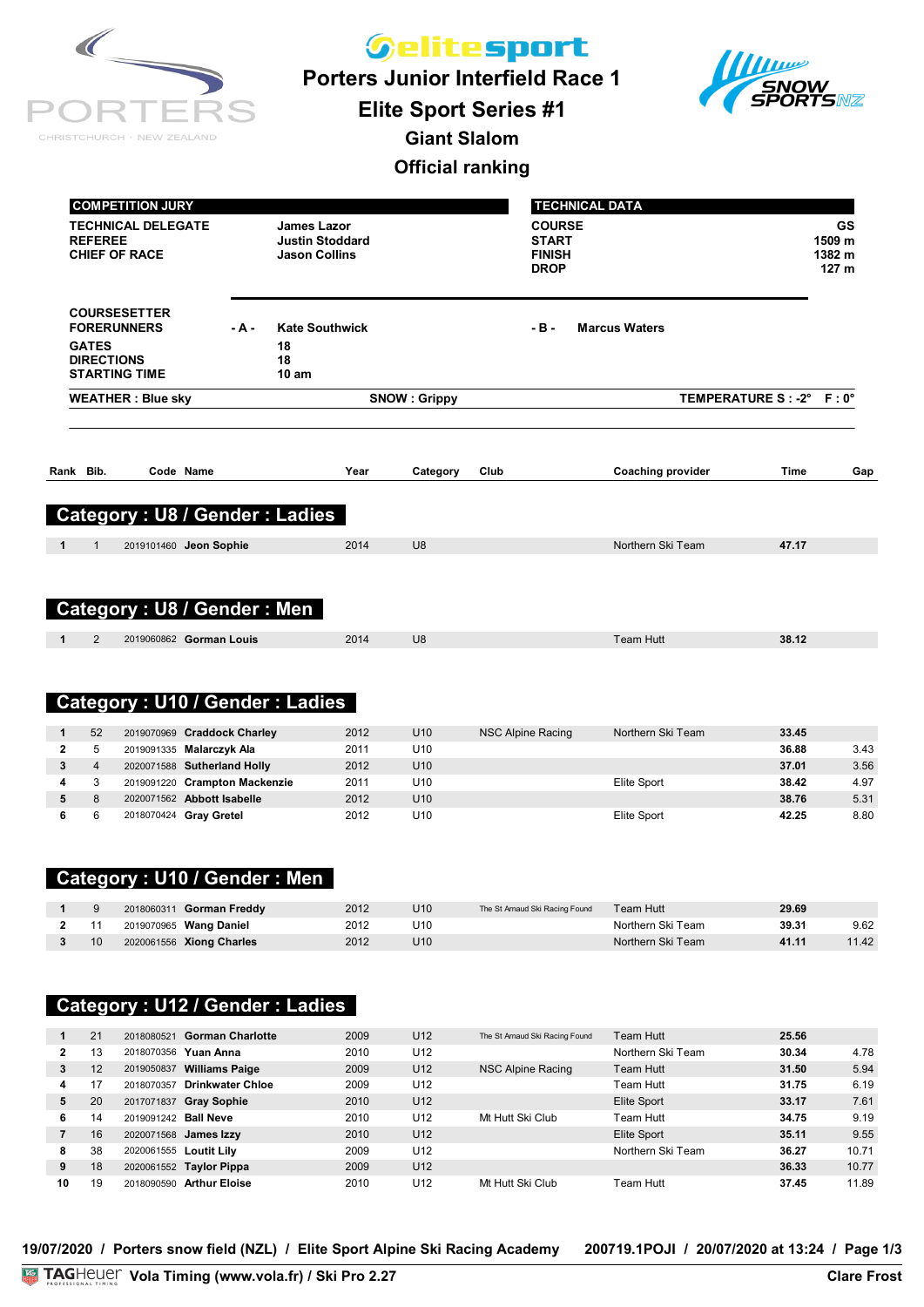

## *Gelitesport*

**Porters Junior Interfield Race 1 Elite Sport Series #1 Giant Slalom Official ranking**



| Rank Bib. |  | Code Name                                                                                                                             | Year | Category | Club | <b>Coaching provider</b> | Time | Gar |
|-----------|--|---------------------------------------------------------------------------------------------------------------------------------------|------|----------|------|--------------------------|------|-----|
|           |  |                                                                                                                                       |      |          |      |                          |      |     |
|           |  | $\mathbf{A}$ . The same is a set of $\mathbf{A}$ and $\mathbf{A}$ and $\mathbf{A}$ and $\mathbf{A}$ and $\mathbf{A}$ and $\mathbf{A}$ |      |          |      |                          |      |     |

#### ategory : **U12 / Gender : Men** L **REFEREE Justin Stoddard Category : U12 / Gender : Men**

|    | 23 | 2019060855 Sutherland Lucas       | 2010 | U <sub>12</sub> |                   | Elite Sport       | 28.72 |      |
|----|----|-----------------------------------|------|-----------------|-------------------|-------------------|-------|------|
| 2  | 51 | 2019070970 Craddock Jack          | 2010 | U12             | NSC Alpine Racing | Northern Ski Team | 28.73 | 0.01 |
| 3  | 50 | 2020071589 Leitis Brock           | 2010 | U <sub>12</sub> |                   |                   | 29.45 | 0.73 |
| 4  | 22 | 2018070374 Arthur Luca            | 2009 | U <sub>12</sub> | Mt Hutt Ski Club  | Team Hutt         | 30.35 | 1.63 |
| 5  | 28 | 2019091221 Crampton Riley         | 2009 | U <sub>12</sub> |                   | Elite Sport       | 32.50 | 3.78 |
| 6  | 27 | 2016071165 Wilson Ethan           | 2010 | U <sub>12</sub> | Mt Hutt Ski Club  | Team Hutt         | 33.25 | 4.53 |
|    | 29 | 2018080566 Ji Samuel              | 2009 | U <sub>12</sub> |                   |                   | 33.69 | 4.97 |
| 8  | 26 | 2019081113 Dunphy Zack            | 2010 | U <sub>12</sub> | NSC Alpine Racing | Northern Ski Team | 33.88 | 5.16 |
| 9  | 24 | <b>Abbott Oscar</b><br>2020071561 | 2010 | U <sub>12</sub> |                   |                   | 34.36 | 5.64 |
| 10 | 30 | 2019081122 Matthews Tom           | 2009 | U <sub>12</sub> |                   | Elite Sport       | 35.19 | 6.47 |

#### **Category : U14 / Gender : Ladies**

| 35 | 2018070439 McKinney Molly | 2008 | U14 | Elite Sport | 30.45 |      |
|----|---------------------------|------|-----|-------------|-------|------|
| 34 | 2015103779 Storer Natalia | 2008 | U14 |             | 30.86 | 0.41 |
| 31 | 2019081148 Holdaway Lucy  | 2008 | U14 | Team Hutt   | 33.49 | 3.04 |
| 33 | 2019070935 Paterson Olive | 2007 | U14 | Elite Sport | 33.66 | 3.21 |
| 37 | 2019081149 Mounce Sophie  | 2007 | U14 | Team Hutt   | 36.56 | 6.11 |

#### **Category : U14 / Gender : Men**

| 42 | 2016061160 Hearne Luke     | 2007 | U14 | Mt Hutt Ski Club               | Team Hutt   | 26.74 |      |
|----|----------------------------|------|-----|--------------------------------|-------------|-------|------|
| 40 | 2017071836 Gray Sebastian  | 2008 | U14 |                                | Elite Sport | 27.61 | 0.87 |
| 41 | 2017090120 Arthur Hugo     | 2007 | U14 | Mt Hutt Ski Club               | Team Hutt   | 27.75 | 1.01 |
| 39 | 2018060249 Coberger Tomas  | 2007 | U14 | Mt Hutt Ski Club               | Team Hutt   | 27.88 | 1.14 |
| 43 | 2019081121 Matthews George | 2007 | U14 | The St Arnaud Ski Racing Found | Elite Sport | 28.07 | 1.33 |

#### **Category : U16 / Gender : Ladies**

|     | 2018080488 Southwick Ruby | 2006 | U16 |                                | <b>Elite Sport</b> | 27.92 |  |
|-----|---------------------------|------|-----|--------------------------------|--------------------|-------|--|
| -44 | 2018080562 Oliver Amy     | 2006 | J16 | The St Arnaud Ski Racing Found | Elite Sport        | 30.05 |  |

#### **Category : U16 / Gender : Men**

| 48 | 2018070385 Waters Camden | 2006 | U16 | <b>Elite Sport</b> | 29.52 |
|----|--------------------------|------|-----|--------------------|-------|
|    |                          |      |     |                    |       |

#### **Not classified**

#### **Did Not Start (6)**

|                    | 2018060250 Coberger Anna           | 2011 | U <sub>10</sub> | Mt Hutt Ski Club  | Team Hutt |  |
|--------------------|------------------------------------|------|-----------------|-------------------|-----------|--|
| 15                 | 2020061533 Mitchell Victoria       | 2009 | U12             |                   |           |  |
| 25                 | 2019091278 Goodwin Connor          | 2009 | U <sub>12</sub> | Mt Hutt Ski Club  | Team Hutt |  |
| 32                 | 2020061532 Mitchell Natalie        | 2008 | U14             |                   |           |  |
| 46                 | 2018070364 Jenkins Jablonski Ollie | 2006 | U <sub>16</sub> | Mt Hutt Ski Club  | Team Hutt |  |
| 47                 | 2018050242 Morganti Hugo           | 2006 | U16             | NSC Alpine Racing | Team Hutt |  |
|                    |                                    |      |                 |                   |           |  |
| Did Not Finish (1) |                                    |      |                 |                   |           |  |

| 36 | 2014112741 Thomas Tasmin | 2008 | U14 | NSC Alpine Racing | <b>Team Hutt</b> |
|----|--------------------------|------|-----|-------------------|------------------|

**19/07/2020 / Porters snow field (NZL) / Elite Sport Alpine Ski Racing Academy 200719.1POJI / 20/07/2020 at 13:24 / Page 2/3**